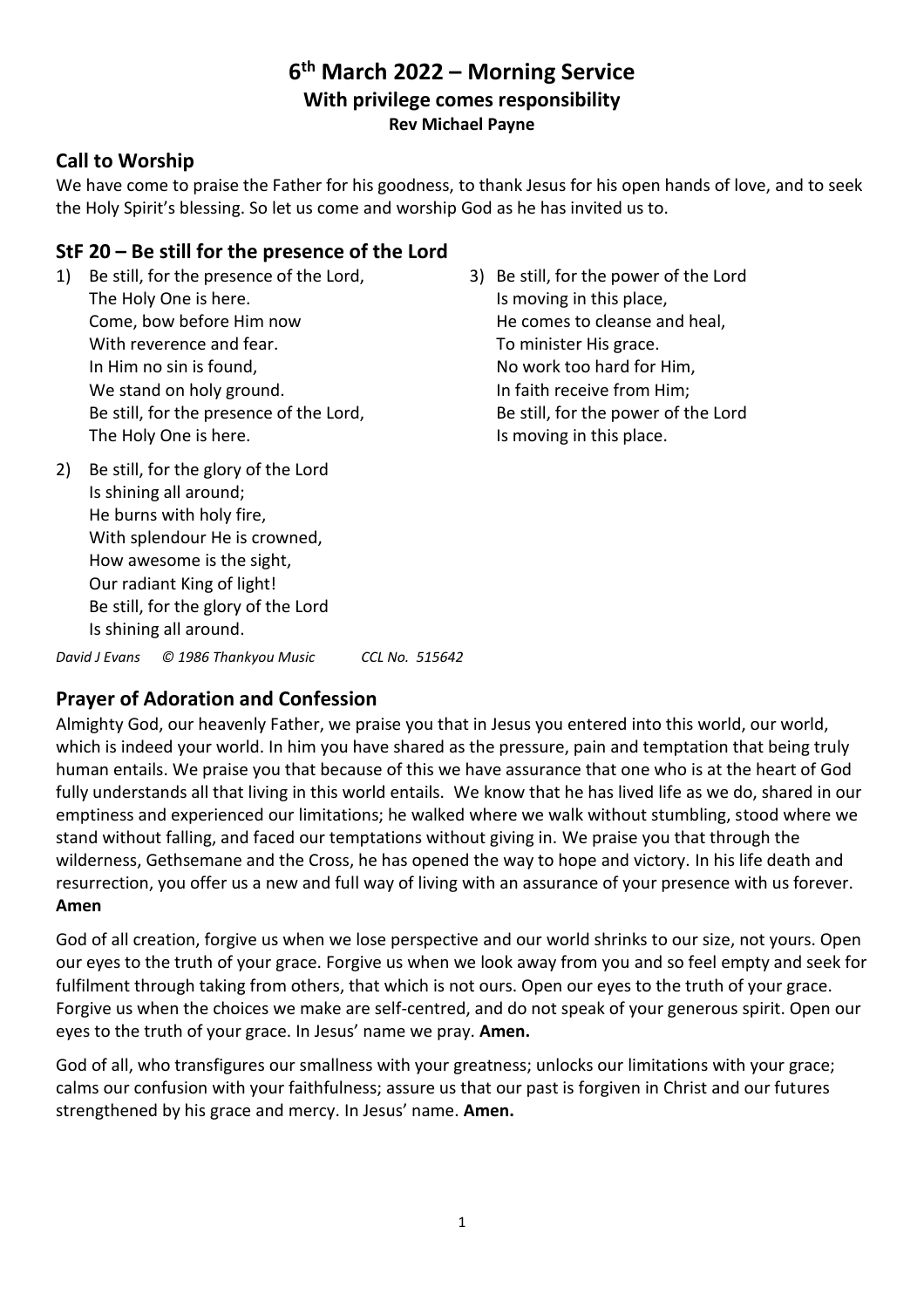## **StF 248 – I heard the voice of Jesus say**

- 1) I heard the voice of Jesus say: 'Come unto me and rest; Lay down, O weary one, lay down Your head upon my breast.' I came to Jesus as I was, Weary and worn and sad, I found in him a resting-place, And he has made me glad.
- 2) I heard the voice of Jesus say: 'Behold, I freely give The living water; thirsty one, Stoop down and drink and live.' I came to Jesus, and I drank Of that life-giving stream; My thirst was quenched, my soul revived, And now I live in him.
- 3) I heard the voice of Jesus say: 'I am this dark world's Light; Look unto me, your morn shall rise,

And all your day be bright.' I looked to Jesus, and I found In him my star, my sun; And in that light of life I'll walk, Till travelling days are done.

*Horatius N Bonar CCL No. 515642*

#### **Reading: Deuteronomy 26.1-11**

When you have entered the land that the Lord your God is giving you as an inheritance and have taken possession of it and settled in it, take some of the firstfruits of all that you produce from the soil of the land that the Lord your God is giving you and put them in a basket. Then go to the place that the Lord your God will choose as a dwelling for his Name and say to the priest in office at the time, 'I declare today to the Lord your God that I have come to the land the Lord swore to our ancestors to give us.' The priest shall take the basket from your hands and set it down in front of the altar of the Lord your God. Then you shall declare before the Lord your God: 'My father was a wandering Aramean, and he went down into Egypt with a few people and lived there and became a great nation, powerful and numerous. But the Egyptians ill-treated us and made us suffer, subjecting us to harsh labour. Then we cried out to the Lord, the God of our ancestors, and the Lord heard our voice and saw our misery, toil and oppression. So the Lord brought us out of Egypt with a mighty hand and an outstretched arm, with great terror and with signs and wonders. He brought us to this place and gave us this land, a land flowing with milk and honey; and now I bring the firstfruits of the soil that you, Lord, have given me.' Place the basket before the Lord your God and bow down before him. Then you and the Levites and the foreigners residing among you shall rejoice in all the good things the Lord your God has given to you and your household.

#### **Reading: Luke 4:1-13**

Jesus, full of the Holy Spirit, left the Jordan and was led by the Spirit into the wilderness, where for forty days he was tempted by the devil. He ate nothing during those days, and at the end of them he was hungry.

The devil said to him, 'If you are the Son of God, tell this stone to become bread.' Jesus answered, 'It is written: "Man shall not live on bread alone."'

The devil led him up to a high place and showed him in an instant all the kingdoms of the world. And he said to him, 'I will give you all their authority and splendour; it has been given to me, and I can give it to anyone I want to. If you worship me, it will all be yours.'

Jesus answered, 'It is written: "Worship the Lord your God and serve him only."'

The devil led him to Jerusalem and had him stand on the highest point of the temple. 'If you are the Son of God,' he said, 'throw yourself down from here. For it is written: '"He will command his angels concerning you to guard you carefully; they will lift you up in their hands, so that you will not strike your foot against a stone."'

Jesus answered, 'It is said: "Do not put the Lord your God to the test."'

When the devil had finished all this tempting, he left him until an opportune time.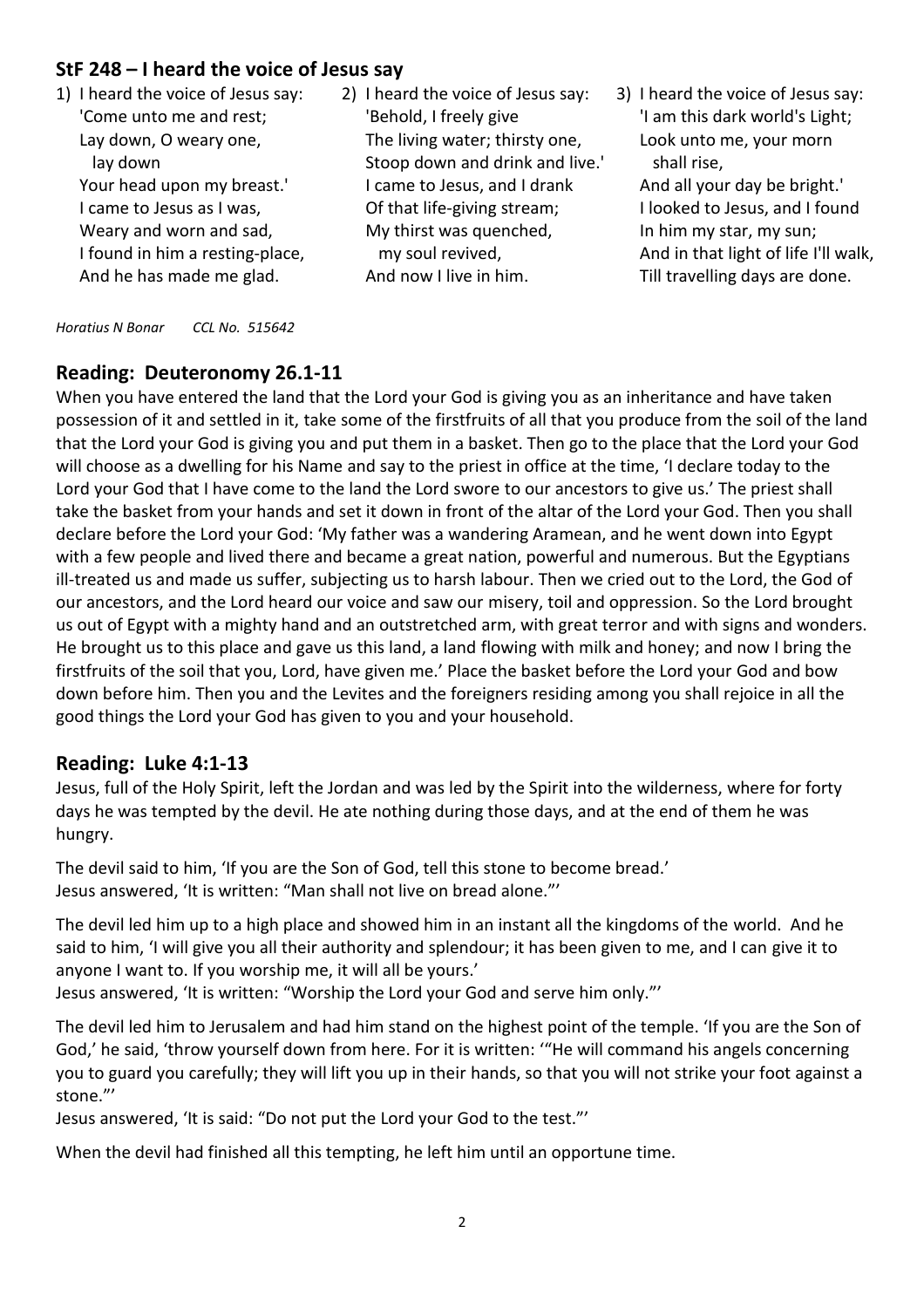## **StF 526 – Lord of all hopefulness**

1) Lord of all hopefulness, Lord of all joy, Whose trust, ever childlike, no cares could destroy,

Be there at our waking, and give us, we pray, Your bliss in our hearts, Lord, at the break of the day.

- 2) Lord of all eagerness, Lord of all faith, Whose strong hands were skilled at the plane and the lathe, Be there at our labours, and give us, we pray, Your strength in our hearts, Lord, at the noon of the day.
- 3) Lord of all kindliness, Lord of all grace, Your hands swift to welcome, your arms to embrace, Be there at our homing, and give us, we pray, Your love in our hearts, Lord, at the eve of the day.
- 4) Lord of all gentleness, Lord of all calm, Whose voice is contentment, whose presence is balm, Be there at our sleeping, and give us, we pray, Your peace in our hearts, Lord, at the end of the day.

*Jan Struther © 1931 Oxford University Press CCL No. 515642*

#### **Sermon**

All around us in the news over many months, if not many years, we have heard stories of people with privilege abusing their position and not taking their responsibilities seriously. Be they politicians, business leaders, church leaders, sports coaches, youth leaders, parents - the list could go on, many have abused privilege. Be they sporting stars, popular musicians, television personalities, they have a responsibility to be examples of good behaviour and citizenship. With privilege comes responsibility.

We are at the start of lent, a season of reflection and renewal as we journey in our faith once more towards Easter. This journey reminds us of the way of Jesus and his place within a people and a world history. The season begins with us thinking of the Temptations Jesus faced during the 40 days in the Wilderness following his baptism; it ends with us in Holy Week reflecting on betrayal, pain, death and then resurrection.

On Ash Wednesday our focus was upon confession and our seeking God's graceful forgiveness. Where shall we focus our thoughts today, and, as we journey through the next 6 weeks? Can we reflect upon the privilege of being children of God, adopted into his family, and what the responsibility is that is placed upon us.

Many use Lent as a season to give up something, and this can be of use as it encourages self-discipline, but what of our giving generally throughout the year. The reading from Deuteronomy speaks about making an offering to God in thankfulness. The passage, in some Bibles, is titled First Fruits and Tithes. The people of God, Israel, were a chosen people, a privileged people, but they were a people who had a responsibility from God to the nations around them and a responsibility to live according to the guidance and commandments given to them through the prophets. At times they wanted the glory of being a chosen people without the responsibility that went with it. In this passage God's people are, commanded, invited to bring an offering to God and as they give it they are to remember the journey of their people from the days of a wandering Aramean, Abraham, to where they now find themselves in a land of plenty and abundance. In a place of abundance they were to remember from whence they had come and how their individual and community life had changed dramatically; in thankfulness they were to make an offering to God. An offering of the first-fruits an offering of a tithe. They were to remember from where they had come came and all that God had ordained for them and provided for them. In thanksgiving they were to offer to God gifts from the abundance of his provision in this new land of plenty. As those who know more of the story, we remember they were not always good at following the way they were called to go; they were not always faithful to the calling they received, they were not always good witnesses to those about them as to their God's nature. Jesus came to be the new, true, Israel showing how God's people are to live.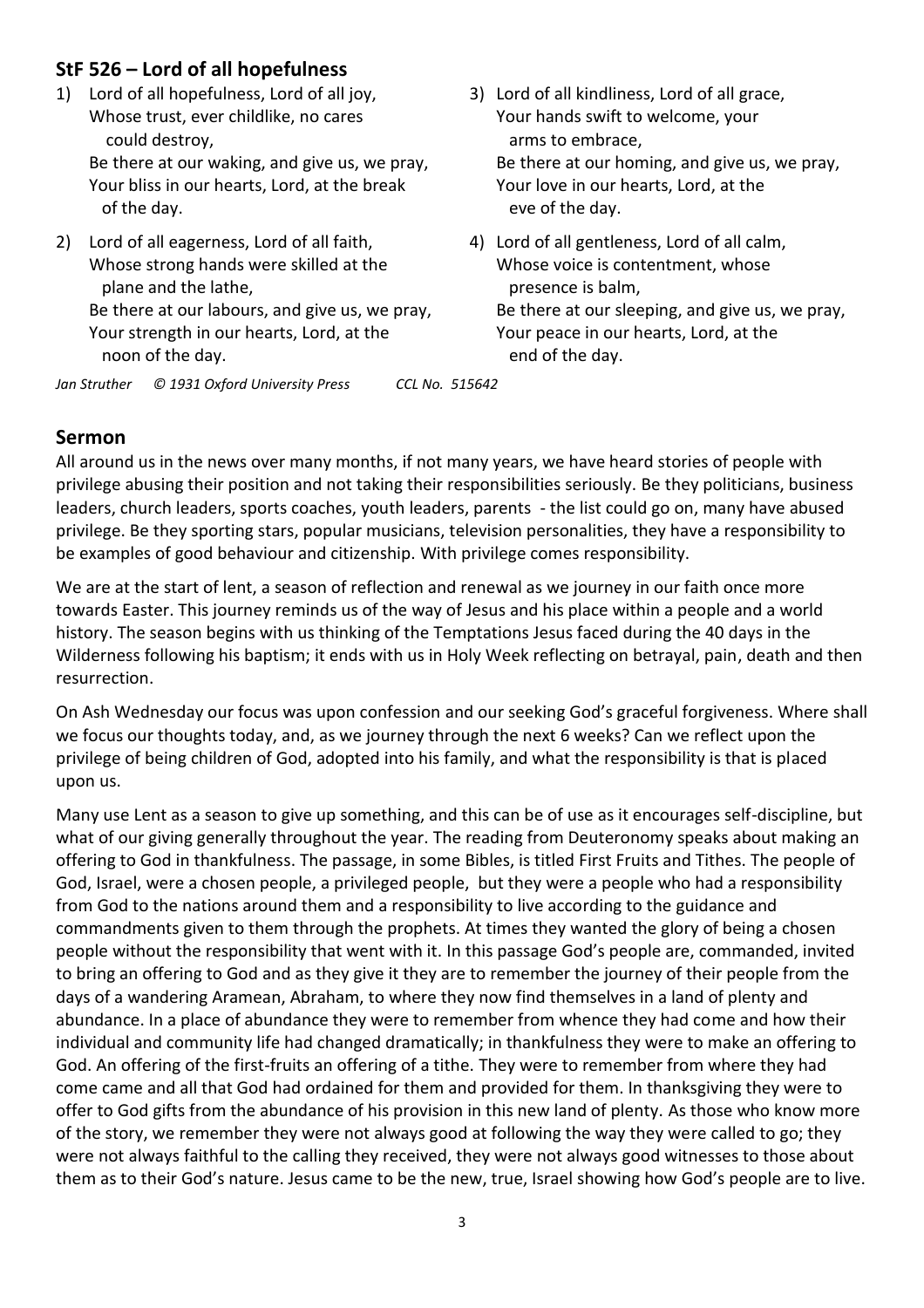The Temptation passage in Luke looks at the challenge of power and the guidance of Scripture. This was near the very beginning of Jesus public ministry. Jesus had just heard himself, at his baptism, declared as the beloved of God; with that high status ringing in his ears how is he to live? Temptations come into his head; he knows who he is and what his calling is but how can it be achieved? In his position of privilege how was Jesus to behave? Was he to take the short cut to temporary glory or the long road to victory? The voice in his head put ideas into his mind but there was a second voice in his head, quoting Scripture, challenging the first and overcoming the first.

What of us in this time and place? We who have faith in Jesus, who have declared allegiance to his way, who have invited God's Spirit into our lives and hearts, have been declared as Peter put it, "*a chosen people, a royal priesthood, a holy nation, God's special possession, that you may declare the praises of him who called you out of darkness into his wonderful light*." (1 Peter 2:9) We who are a people of privilege and calling are also a people with responsibility to those around us and to the God who has called us and set us free in Jesus.

At the start of Lent as we are tempted to think about what we can give up, can we think about making a thanksgiving offering to God. Over the last two years life in Church has changed; in acts of worship the place of our financial offering has changed, many more have transferred to Standing Order rather than using the offering plate or box. But how do we decide what we are to give of our riches and abundance to the work of God's Kingdom? Note I say God's Kingdom and not to the Church. Do we give of what is left at the end of our spending? Do we give what we can afford or do we offer to God a generous thank-offering? Do we give first to God and live off the rest?

At the start of Lent and we think about what we can give up can we think also about our call to generous acts of love to those around us. As we start Lent and think about what we can give up can we think about where God has brought us, from where we have come, and the way he wishes to lead us; not for shortterm glory but long term victory.

#### **StF 513 – Take this moment**

| 1) Take this moment, sign,<br>and space;<br>Take my friends around;<br>Here among us make the place<br>Where your love is found. | 3) Take the tiredness of my days,<br>Take my past regret,<br>Letting your forgiveness touch<br>All I can't forget.        | 5) Take my talents, take my skills,<br>Take what's yet to be;<br>Let my life be yours, and yet,<br>Let it still be me. |
|----------------------------------------------------------------------------------------------------------------------------------|---------------------------------------------------------------------------------------------------------------------------|------------------------------------------------------------------------------------------------------------------------|
| 2) Take the time to call my name,<br>Take the time to mend<br>Who I am and what I've been,<br>All I've failed to tend.           | 4) Take the little child in me,<br>Scared of growing old;<br>Help me here to find my worth<br>Made in Christ's own mould. |                                                                                                                        |

*John L Bell & Graham Maule © 1989 WGRG Iona Community CCL No. 515642*

## **Prayers of Intercession & Commitment**

To those who exercise power, to decision makers, to the wealthy and influencers **grant wisdom and compassion.**

To the vulnerable and the weak, the hurting and rejected; **grant wisdom and compassion.** To the oppressed and those imprisoned by life; **grant wisdom and compassion.** To those just starting and those nearing the end of this earthly life **grant wisdom and compassion.** To each of us as we look at what we have, and consider what to do with our talents, possessions and time,

#### **grant wisdom and compassion.**

In this moment we offer you ourselves, all we have and are, to be transformed by your Spirit into the people you call us to be. We bring our prayers in the Saviour's name; sharing in the words he gave us….